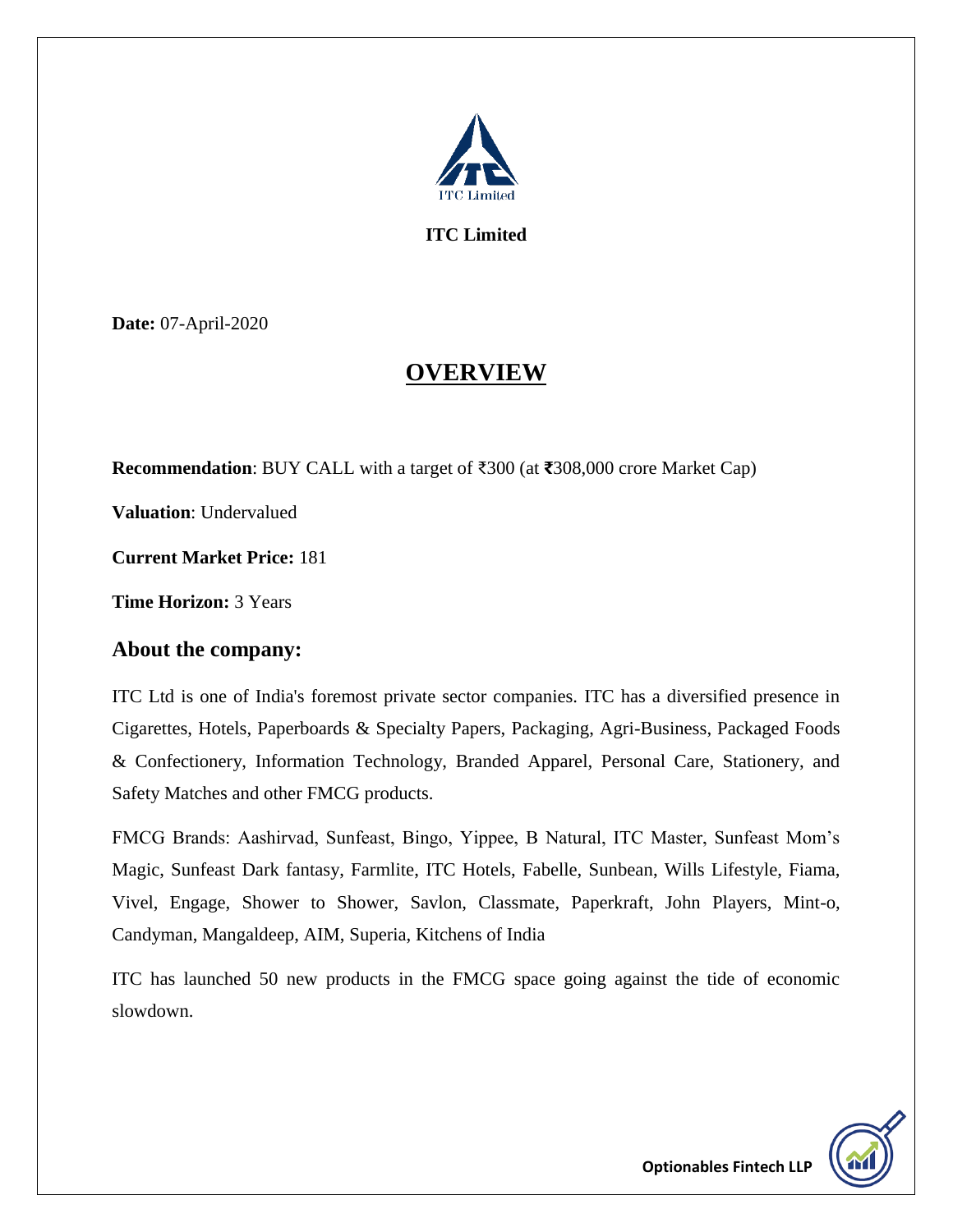#### **Pros:**

- Huge profit margins of 67% on sale in cigarette business.
- Consistent in being a dividend aristocrat.
- Company with highest operating profit margins as an aggregate business.
- Scaling up the product line in the FMCG space
- A debt free business
- Huge net cash flows from cigarette business offers the company to utilize the earnings to grow its non-cigarette businesses and virtually no new capital is required by its cigarette business to operate.

#### **Cons:**

- Increasing taxes on cigarette business
- Rise in trade of illegal cigarette industry.
- No return for shareholders for the last five years
- No promoters holding

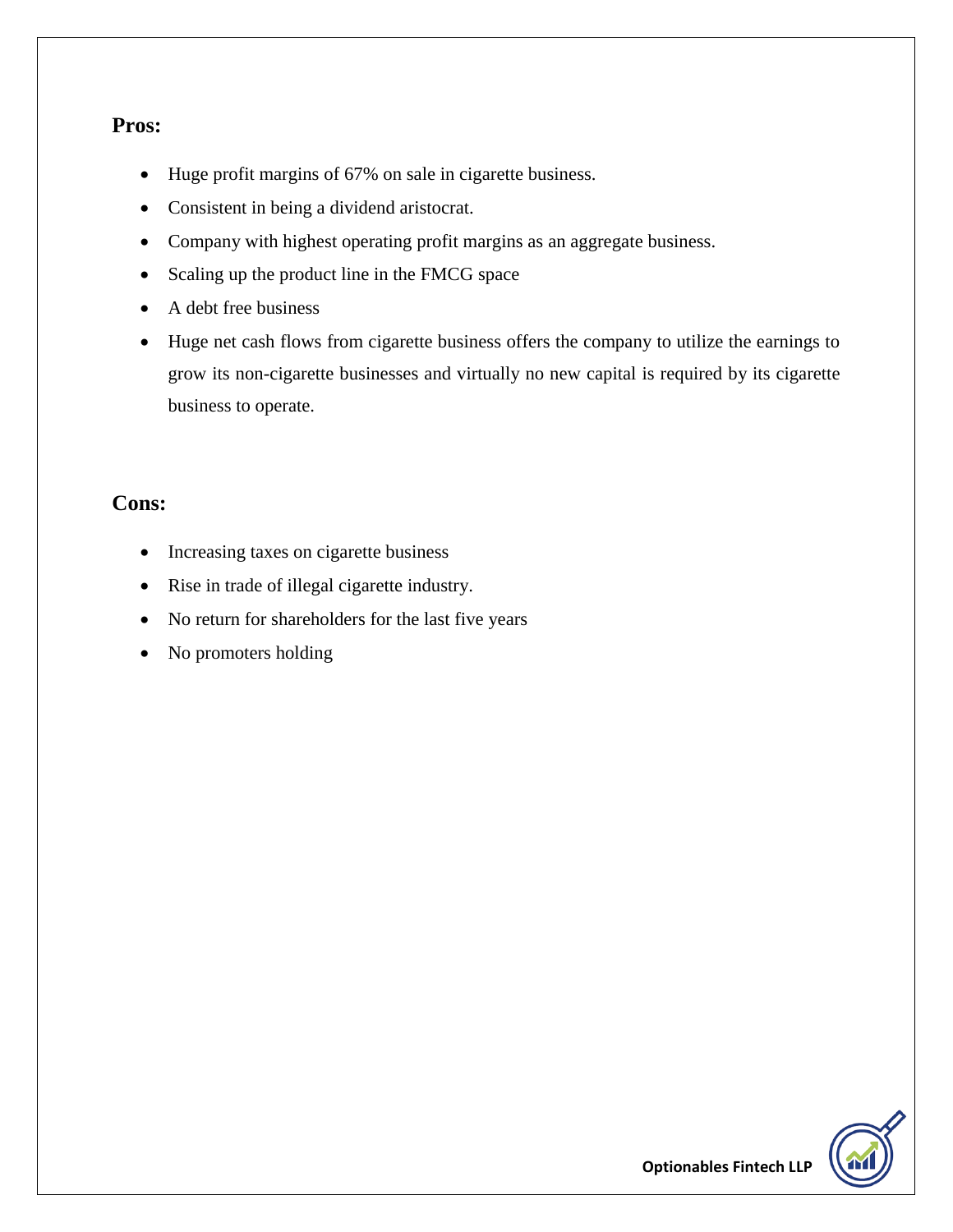# **ECONOMIC MOAT**

**Company History:** 1910

**Company Management**

**MD & CEO:** Sanjiv Puri

**Chairmen:** Yogesh Chander Deveshwar

# **Brand leadership**

#### **FMCG:**

| Name of the brand | <b>Segment</b>                 | its position in the segment |  |
|-------------------|--------------------------------|-----------------------------|--|
|                   |                                |                             |  |
| Aashirvaad        | <b>Branded Atta</b>            | 01                          |  |
| Sunfeast          | Cream biscuits                 | 01                          |  |
| <b>Bingo</b>      | Bridges segment of snack foods | 01                          |  |
| Classmate         | <b>Notebooks</b>               | 01                          |  |
| Yippee            | <b>Noodles</b>                 | 02                          |  |
| Engage            | Deodorants                     | 02                          |  |
| Fiama             | Body wash                      | 02                          |  |
| Mangaldeep        | Dhoop                          | 01                          |  |
| Mangaldeep        | Incense sticks                 | 02                          |  |

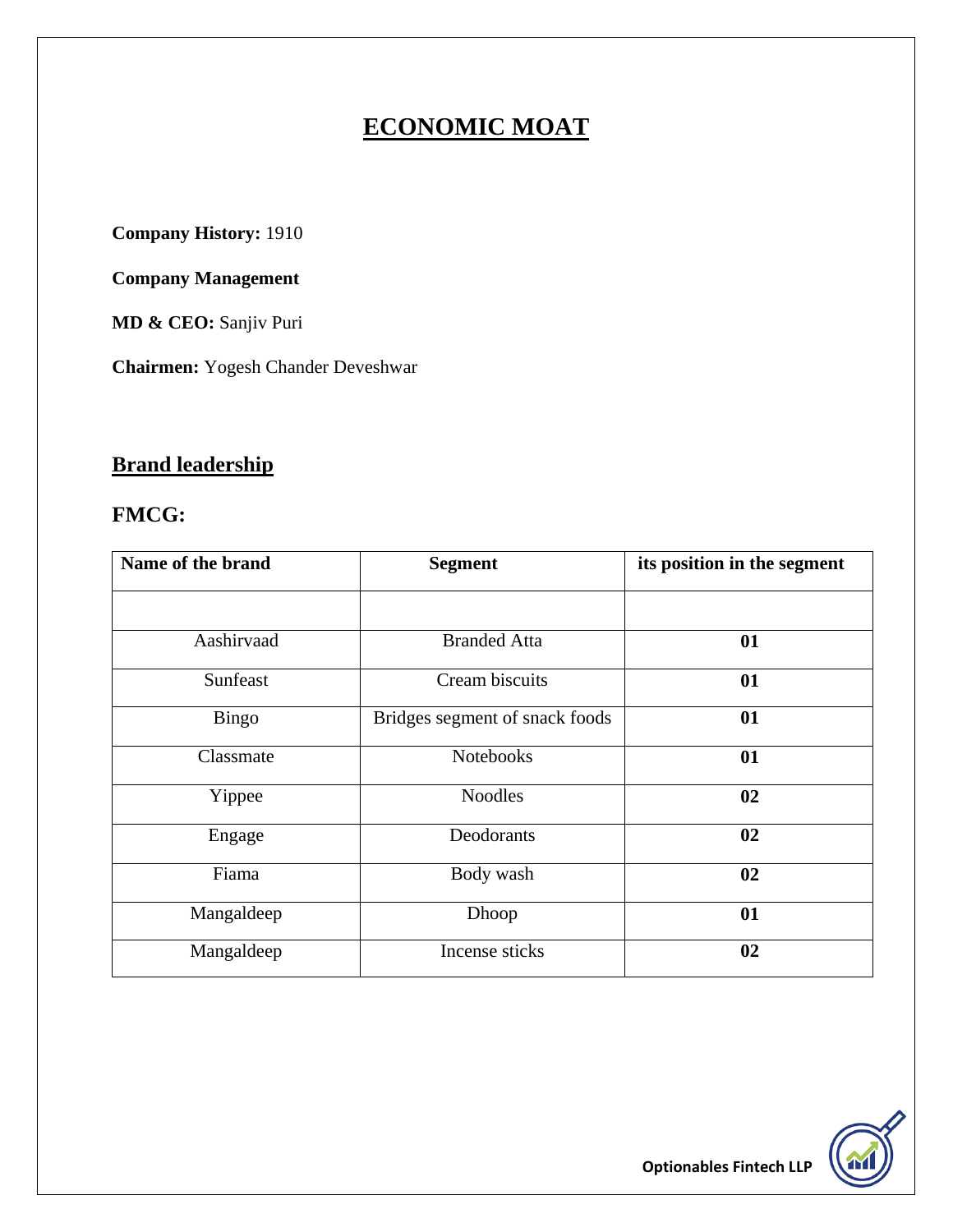### **Cigarette Business:**

ITC Ltd sells 81% of the Cigarettes, Bidi in Asia, where 275 million people use tobacco products and the total cigarette market is worth close to \$11 billion (around Rs. 757399.4 million).

## **Consumer spends of well-known FMCG brands:**



## **Competitive Moat of ITC:**

- We consider ITC'S cigarettes business as a competitive moat in warren Buffett's approach as it has a net profit margin of 67% on sales and the profit earned from cigarettes business is utilized by the company in coming up with new FMCG products.
- ITC limited operates as a complete value chain business. The raw material required by different business of ITC limited are being supplied by one of the business which ITC itself operates and owns.For reference raw tobacco required for cigarettes is supplied by the company only. The raw material required for producing FMCG food products is supplied by the Agri. Business of ITC itself and various spices and FMCG products produced are then used in ITC hotels as raw materials. THUS, this model of business helps in growing revenues and helps in maximum optimization and increases the efficiency. And down the line as varies businesses scale up the aggregate cost of raw material will also get reduced and thus it can help in increasing the net profits of the company.

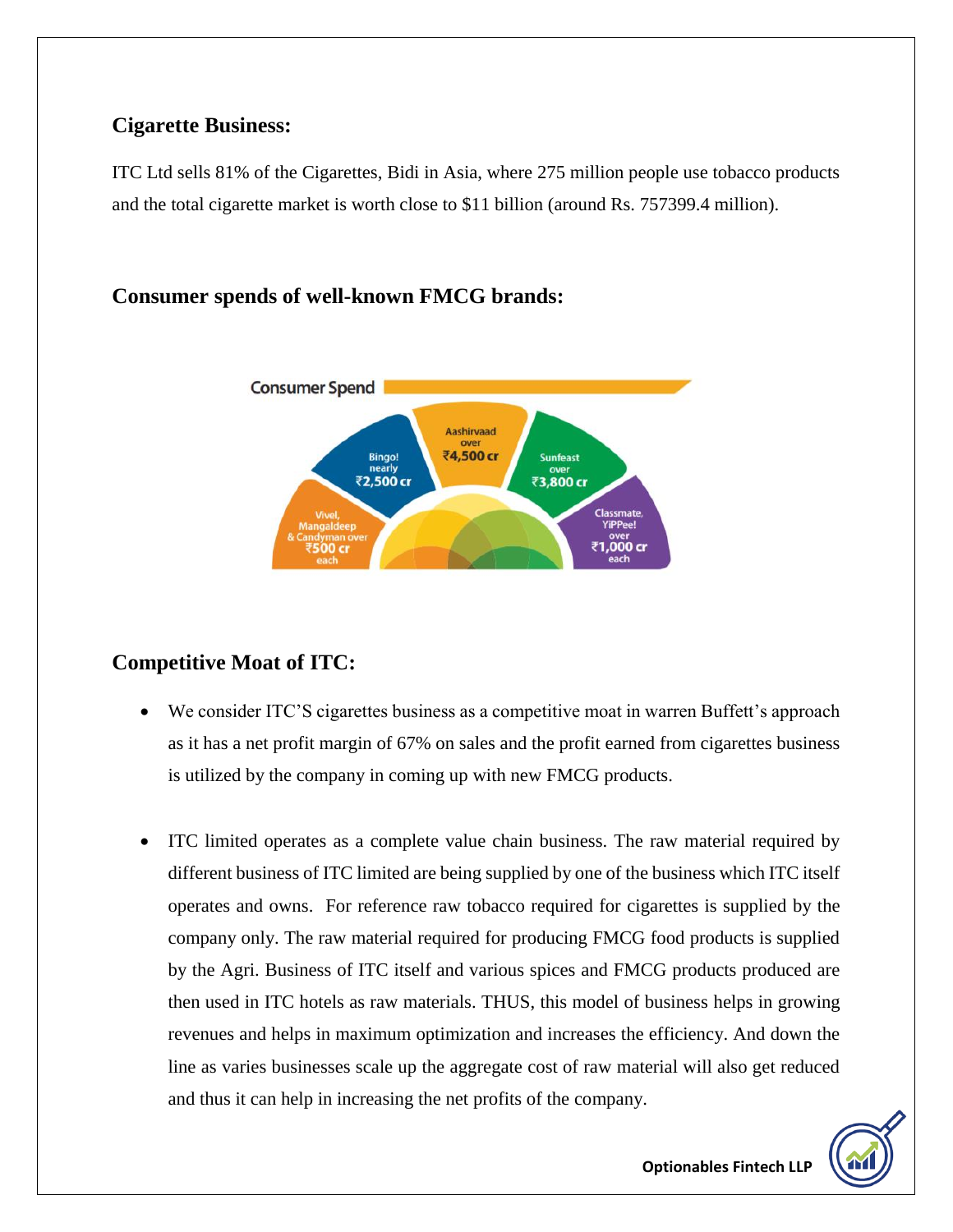- We see cigarette as a price inelastic product and that nature in itself is a moat as with the increase in prices of cigarette due to the increase in taxes on sale of cigarettes, the demand for cigarettes doesn't fall in the long run. Thus, to some degree the cigarette business provides the company with a pricing power in the long run.
- ITC another moat is the optimal utilization of excess profits earned from cigarette business and start new business in diversified space which further reduces its only dependence on the cigarette business for profits in the long run.

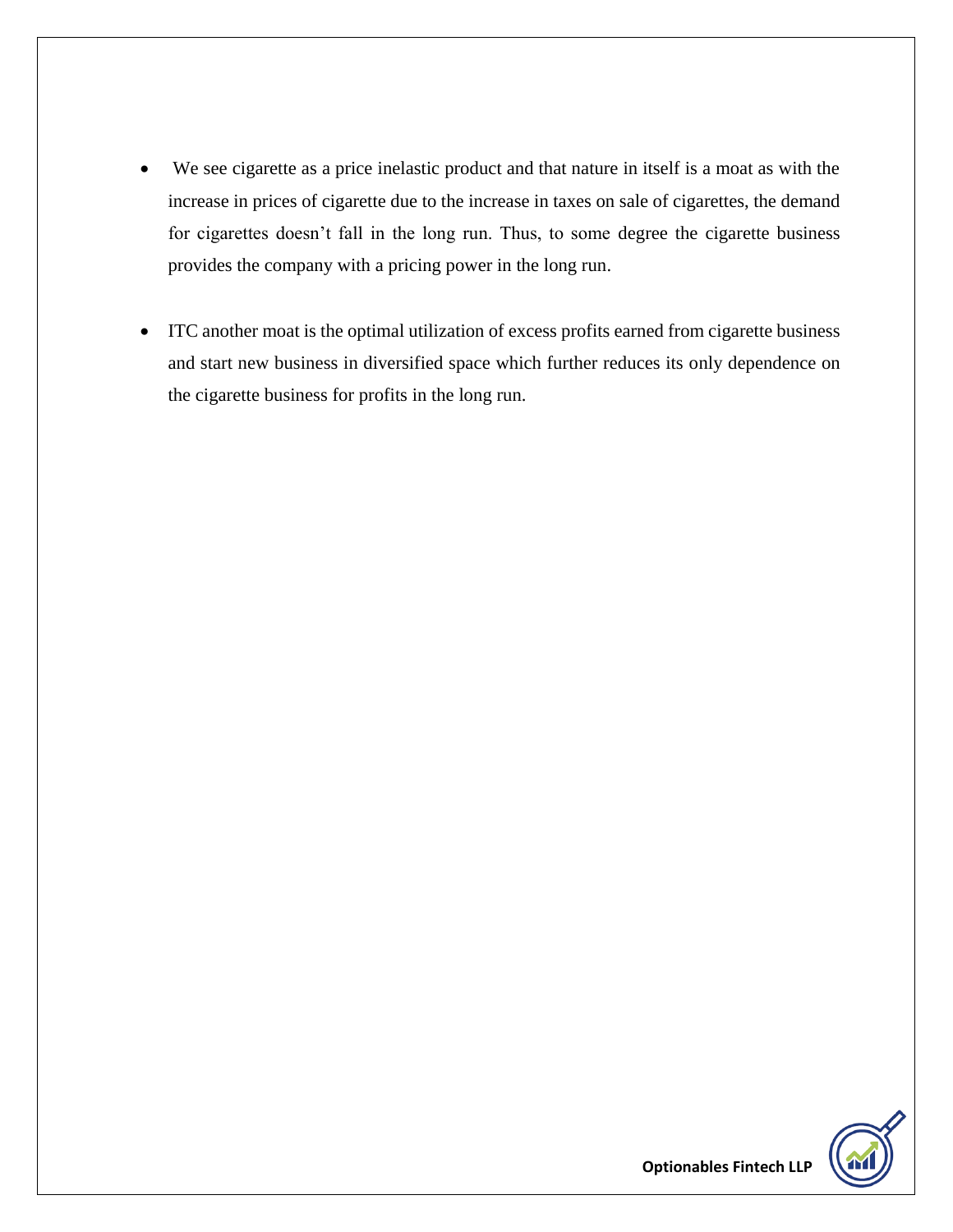## **TAKE ON ITC**

We believe Mr. Market has highly undervalued the company and it is available at a discounted rate. We value ITC ltd currently at a forward PE of 12.80 (FY21) at an earnings growth at 15%. Many investors get confused whether to consider ITC ltd a cigarette manufacturing business as majority of profits are driven by cigarettes business or a FMCG stock as since 2000 it has foray into FMCG business too. But we consider ITC'S cigarettes business as a competitive moat in warren Buffett's approach as it has a net profit margin of 67% on sales and the profit earned from cigarettes business is utilized by the company in coming up with new FMCG products. The profit margins from the FMCG-others has also doubled from 1.5% to 3.16%.

Cigarettes business is often considered as a sin business and it concerns investor whether the business will prosper as with every coming budget the government increases taxes on sale and the company in return tends to pass the same tax burden to the cigarettes buyers but according to us cigarettes is a price inelastic product in terms of economics and the demand of price inelastic product doesn't decrease to a increase in price of cigarettes .thus, ITC ltd has a pricing power in terms of cigarettes and we consider it a moat of ITC limited.

ITC limited has currently launched 17 new products in the FMCG space and will be launching 50 new products in aggregate in the coming year. In the vision of the company , ITC limited has set a target of ₹100,000 crores or 1 trillion rupees revenue from non-cigarette businesses by the year 2030 which can be attained if the company's non-cigarette revenue grows at a CAGR of 14.23%, which seems possible to us the way the company is launching new products and improving margins.

We believe that ITC limited has one of the strongest balance sheet in its sector in term of its business and the investment it has made from the retained earnings and it is a cash rich company. In terms of the market share in the cigarette industry, ITC cigarettes had 82% market share and offering the company an approx. monopoly and specifically speaking there are only two competitors in Indian businesses which are Godfrey Phillips and VST industries.

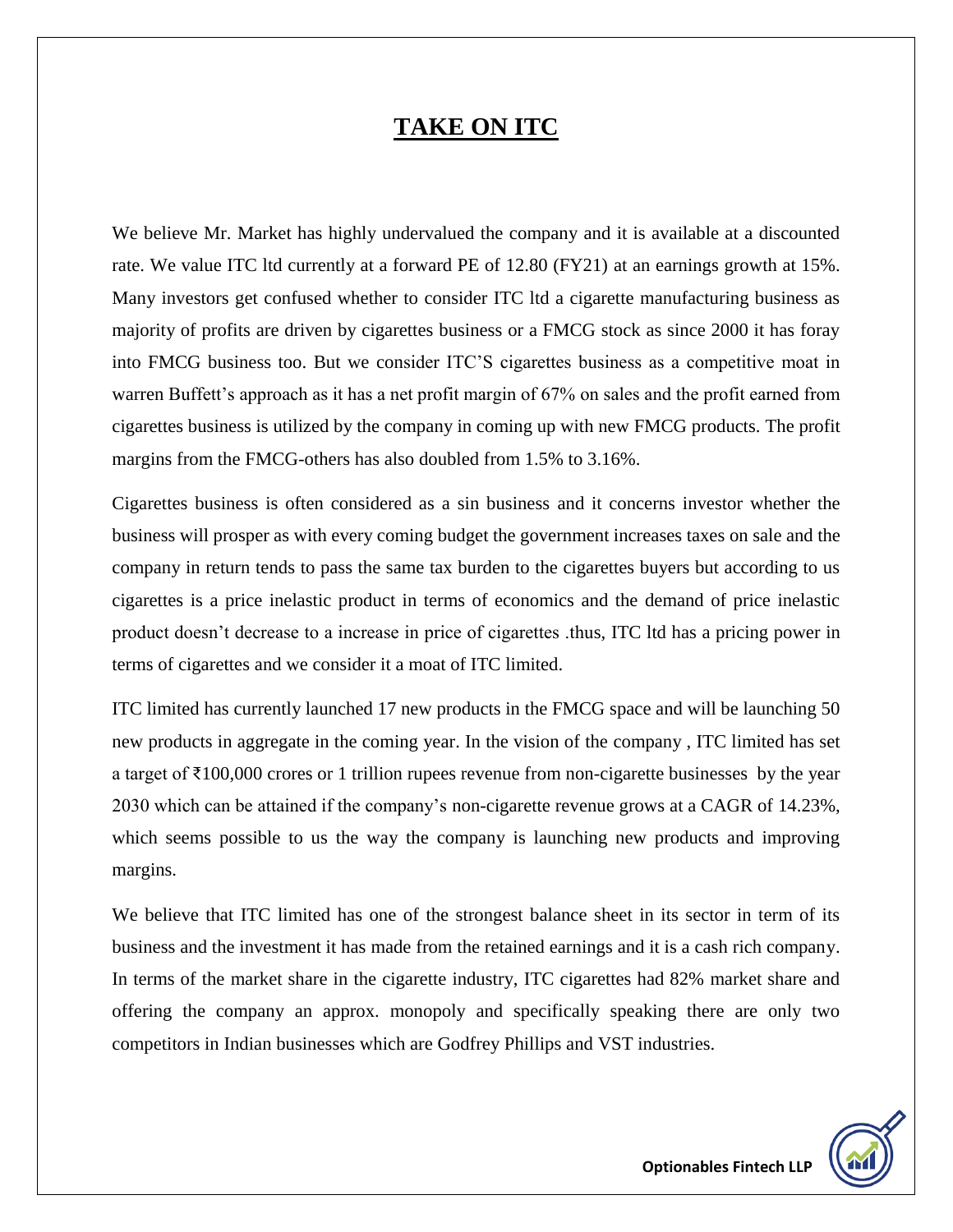# **FUTURE OUTLOOK OF ITC**

- Since here, we are recommending long term stocks, if we see ITC limited 10 years down the line from here
- The company targets  $\text{\textsterling}100,000$  crores revenue from its non-cigarette businesses
- And assuming the cigarette business grows at 7% from here, the revenue will be  $\overline{5}54000$
- Total revenue assumed equals  $\bar{\tau}$ 154,000 crores and if we value ITC at 6X its revenue
- The market cap will stand at  $\overline{5154,000*}6$  which is  $\overline{5924,000}$  crores
- Thus, I can grow 4.20 times in terms of market cap by the year 2030

#### **Economy and Industry Analysis:**

- The economy from the economic slowdown now has the corona pandemic effect addition has filled the consumer with the fear of unknown in creating the demand required. The coming three quarters can observe further slowdown and the coming quarter for ITC limited also can see a negative growth in revenue and bottom line but nothing last forever and the Indian economy is all set to see a GDP of 8% in the coming years once the corona pandemic vanishes.
- The cigarette and the tobacco as the history itself suggests that with the tax increase every year has shown adequate growth. The companies in this industry instead of the taxes were able to pass on the tax burden to the consumers and take benefit as due to the price inelastic nature of the products.
- One of the biggest threats in the cigarette industry is the rise in smuggling of foreign cigarettes and increase in illegal trades as it directly eats up the market share of the whole Indian cigarette industry, but we believe as ITC limited has 82% market share in India in cigarettes, this threat will not impact its growth to a major extend.

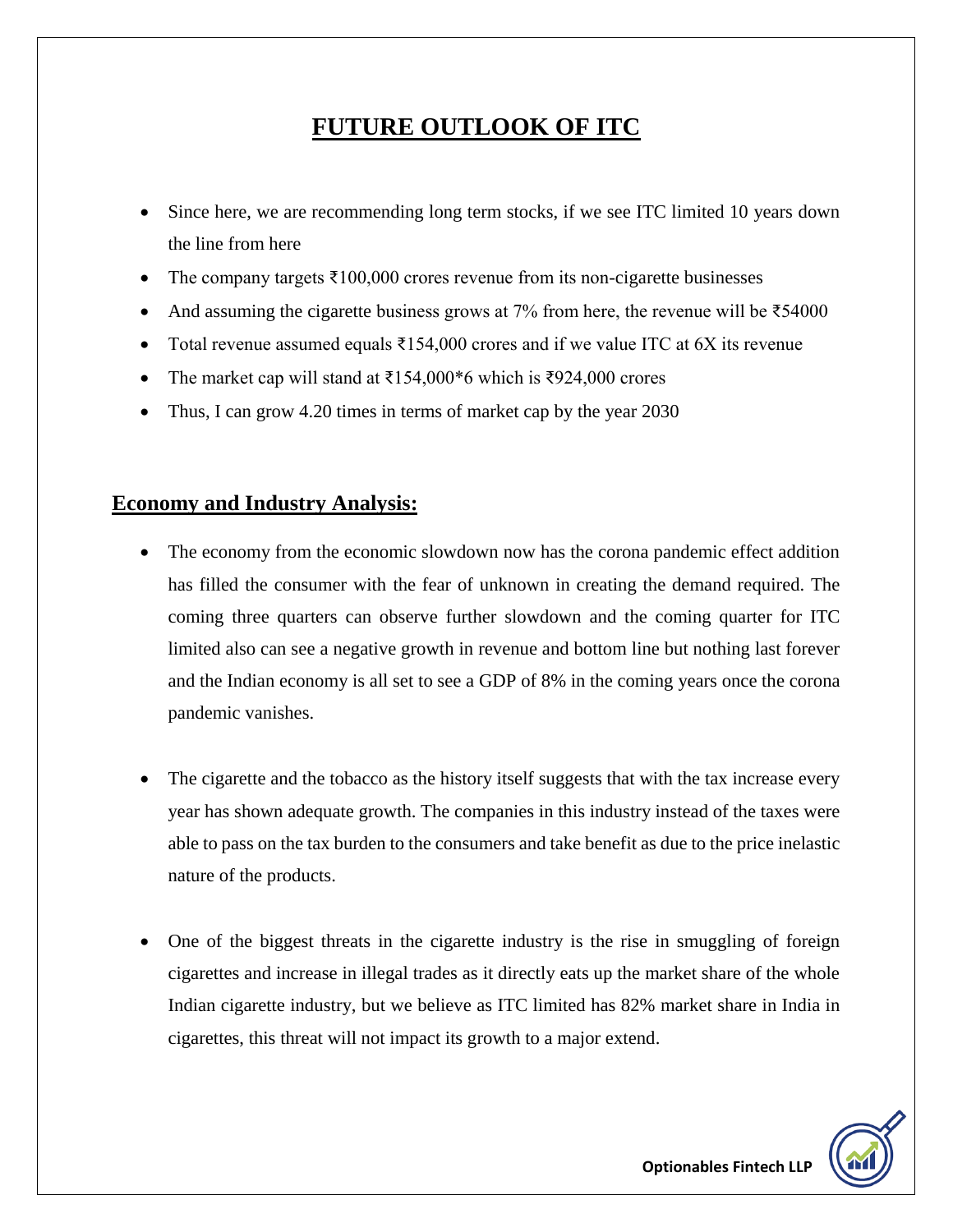## **FINANCIAL HIGHLIGHTS**



**Sales Growth**

**Profit Growth** 



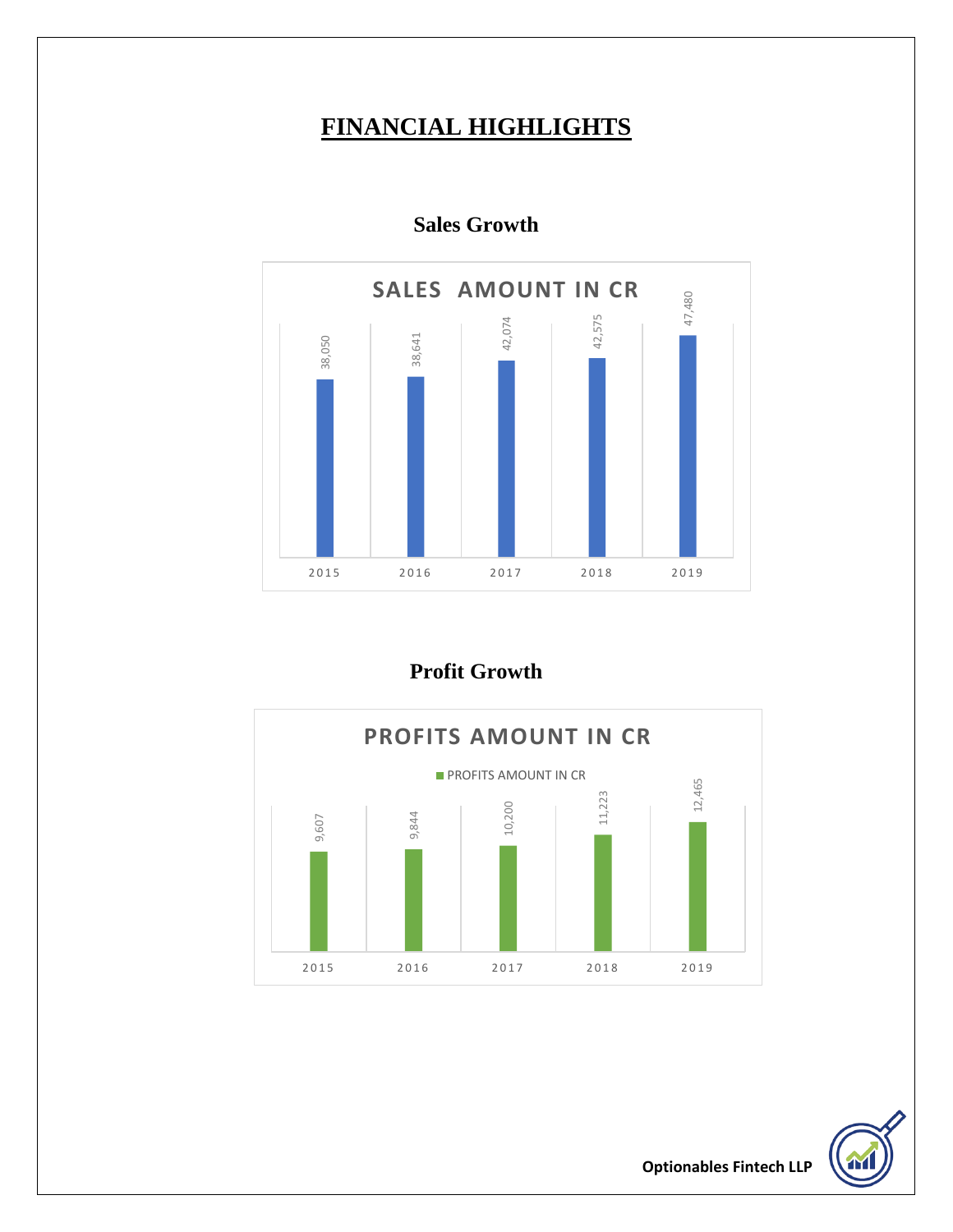

# **Operating Profit Margins**

# **Return on capital employed**



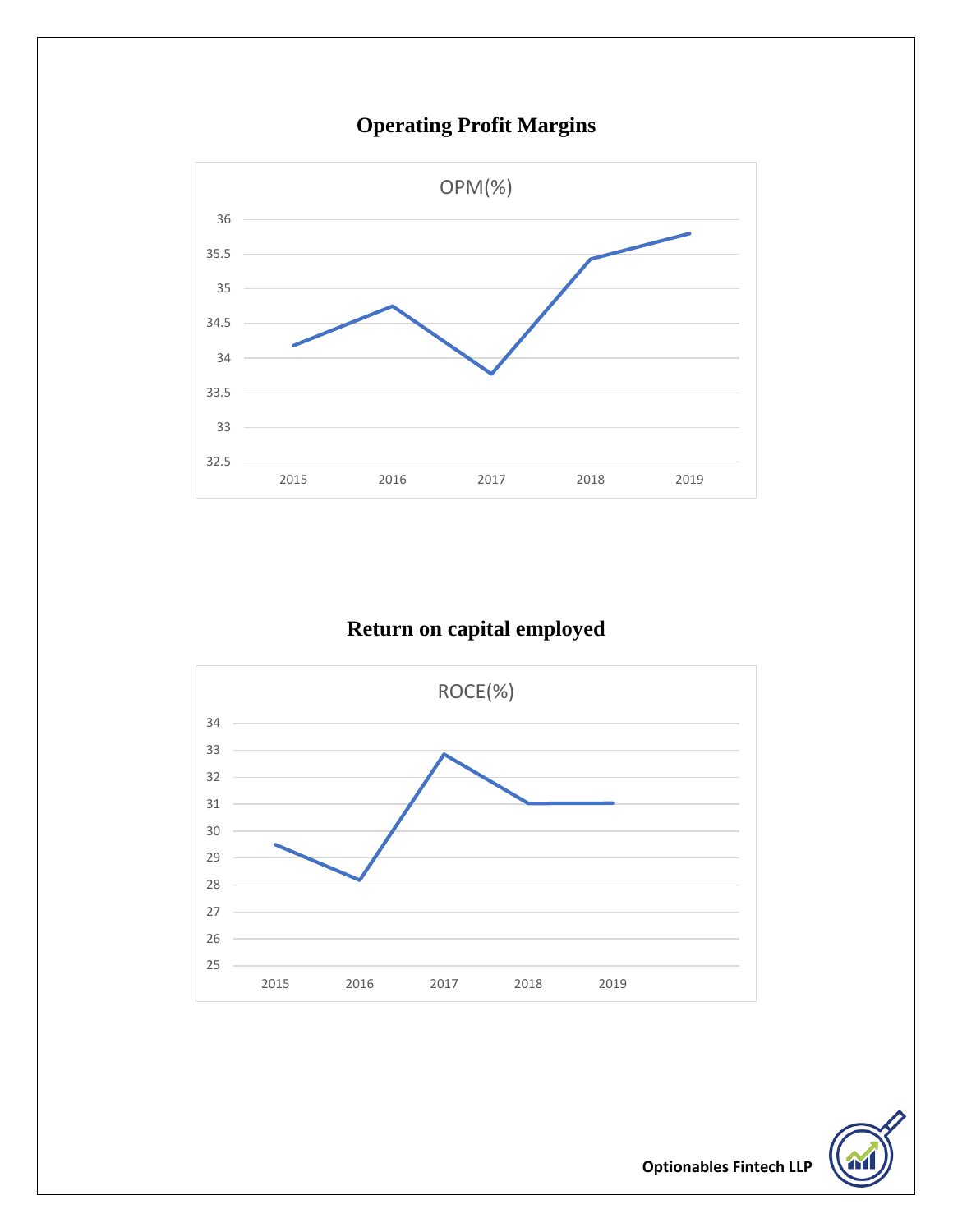## **Dividend Policy:**

Company will pay 80-85 percentage of net profit as dividend as per its revised dividend distribution policy. Thus, the investor buying the stock at current valuation can get up-to 5.63% dividend yield.

# **COMPETITOR ANALYSIS**

#### **ITC**

| <b>Divisions</b>      | Revenue<br>(Crores) | Profits (Crores) | <b>Margins For</b><br>2019(%) | <b>Margins For</b><br>2018(%) | Change in<br><b>Margins From</b><br>2018 To 2019 |
|-----------------------|---------------------|------------------|-------------------------------|-------------------------------|--------------------------------------------------|
|                       |                     |                  |                               |                               |                                                  |
| Cigarettes            | 22913.27            | 15411.77         | 67.26                         | 56.85                         | 18.31%                                           |
| <b>FMCG Others</b>    | 12535.04            | 395.55           | 3.16                          | 1.5                           | 110.66%                                          |
| <b>Hotels</b>         | 1746.74             | 185.69           | 10.63                         | 9.7                           | 9.58%                                            |
| Agri. Business        | 9565.39             | 793.38           | 8.29                          | 10.31                         | $-19.59%$                                        |
| <b>Paper Business</b> | 5860.16             | 1239.23          | 21.15                         | 19.85                         | 6.54%                                            |
| <b>Others</b>         | 1966.62             | 172.45           | 8.77                          | 7.91                          | 10.87%                                           |
| <b>Net Values</b>     | 49348.43            | 12835.9          | 26.01                         | 24.26                         | 7.21%                                            |

#### **GODREY PHILIP**

| <b>Divisions</b>                                       | Revenue<br>(Crores) | <b>Profits (Crores)</b> | <b>Margins For</b><br>$2019(\%)$ | <b>Margins For</b><br>2018(%) | Change In<br><b>Margins From</b><br>2018 To 2019 |
|--------------------------------------------------------|---------------------|-------------------------|----------------------------------|-------------------------------|--------------------------------------------------|
| <b>Cigarettes And</b><br><b>Tobacco</b>                | 2316.33             | 396.34                  | 17.11                            | 8.58                          | 99.18%                                           |
| <b>Retail And</b><br><b>Related</b><br><b>Products</b> | 260.88              | $-82.71$                | $-31.7$                          | $-11.96$                      | $-165.05%$                                       |
| <b>Others (Other</b><br>Op. Incomes)                   | 5.01                | 4.62                    | 92.22                            | 89.4                          | 3.15%                                            |
| <b>Net Values</b>                                      | 2582.22             | 260                     | 10.07                            | 6.95                          | 44.90%                                           |

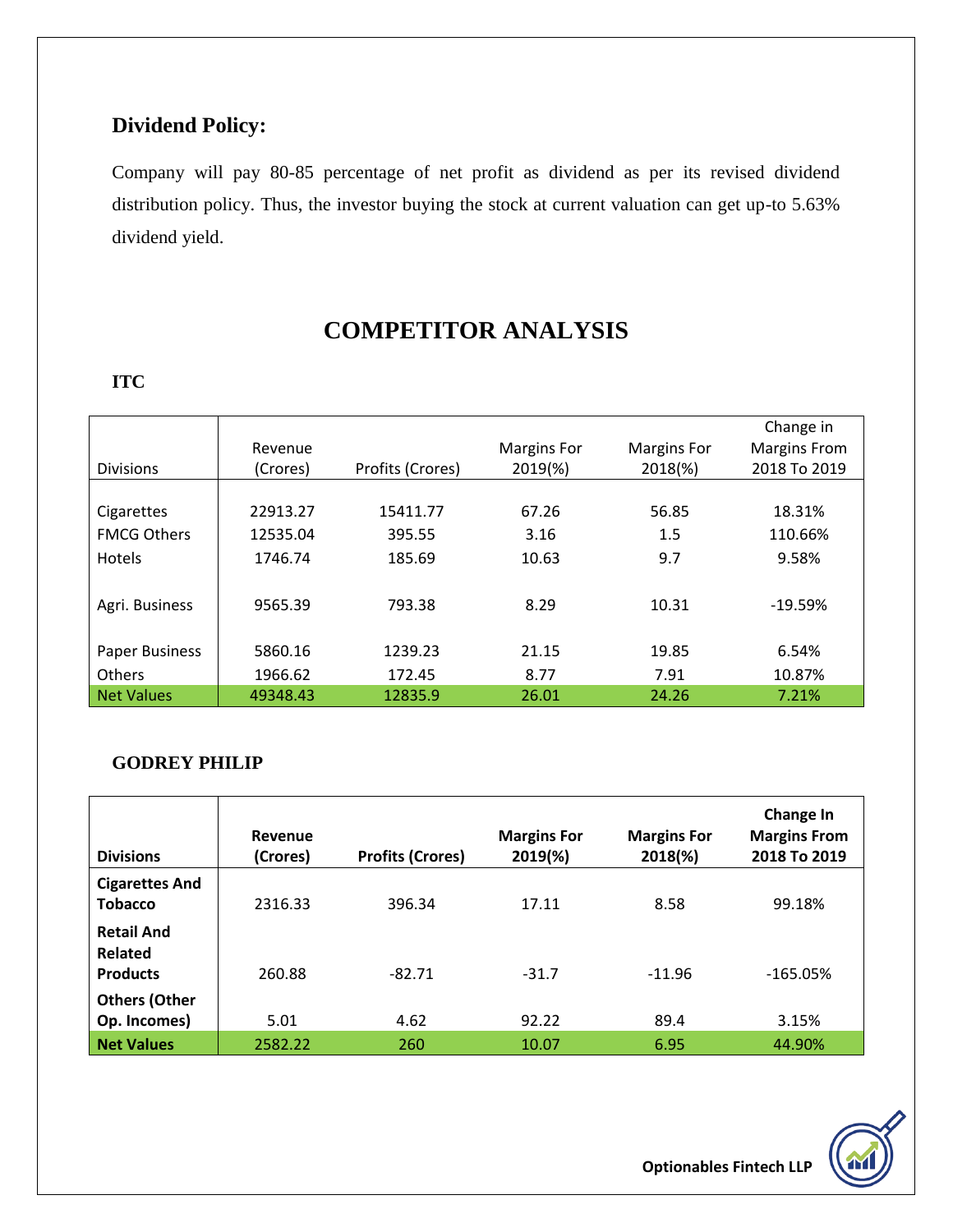| ×<br>۰, |  |
|---------|--|

| <b>Divisions</b>              | Revenue<br>(Crores) | <b>Profits (Crores)</b> | <b>Margins For</b><br>2019(%) | <b>Margins For</b><br>2018(%) | Change In<br><b>Margins From</b><br>2018 To 2019 |
|-------------------------------|---------------------|-------------------------|-------------------------------|-------------------------------|--------------------------------------------------|
| Homecare                      | 12874               | 2156                    | 16.75                         | 14.63                         | 14.47%                                           |
| <b>Beauty And</b><br>Personal | 17800               | 4751                    | 26.69                         | 25.34                         | 5.33%                                            |
| <b>Food And</b>               |                     |                         |                               |                               |                                                  |
| <b>Refreshments</b>           | 7131                | 1230                    | 17.25                         | 15.25                         | 13.11%                                           |
| <b>Others</b>                 | 1505                | 178                     | 11.83                         | 9.98                          | 18.51%                                           |
| <b>Net Values</b>             | 39310               | 6060                    | 15.42                         | 14.42                         | 6.90%                                            |

ITC's market cap is less than half of the market cap of Hindustan Unilever but the net profit earned by ITC limited is more than double the profits earned by Hindustan Unilever.

| <b>Company</b> | <b>Market cap</b> | Net profits  |
|----------------|-------------------|--------------|
| ITC            | 219,000 crores    | 12824 crores |
| HUL            | 466,330 crores    | 6060 crores  |

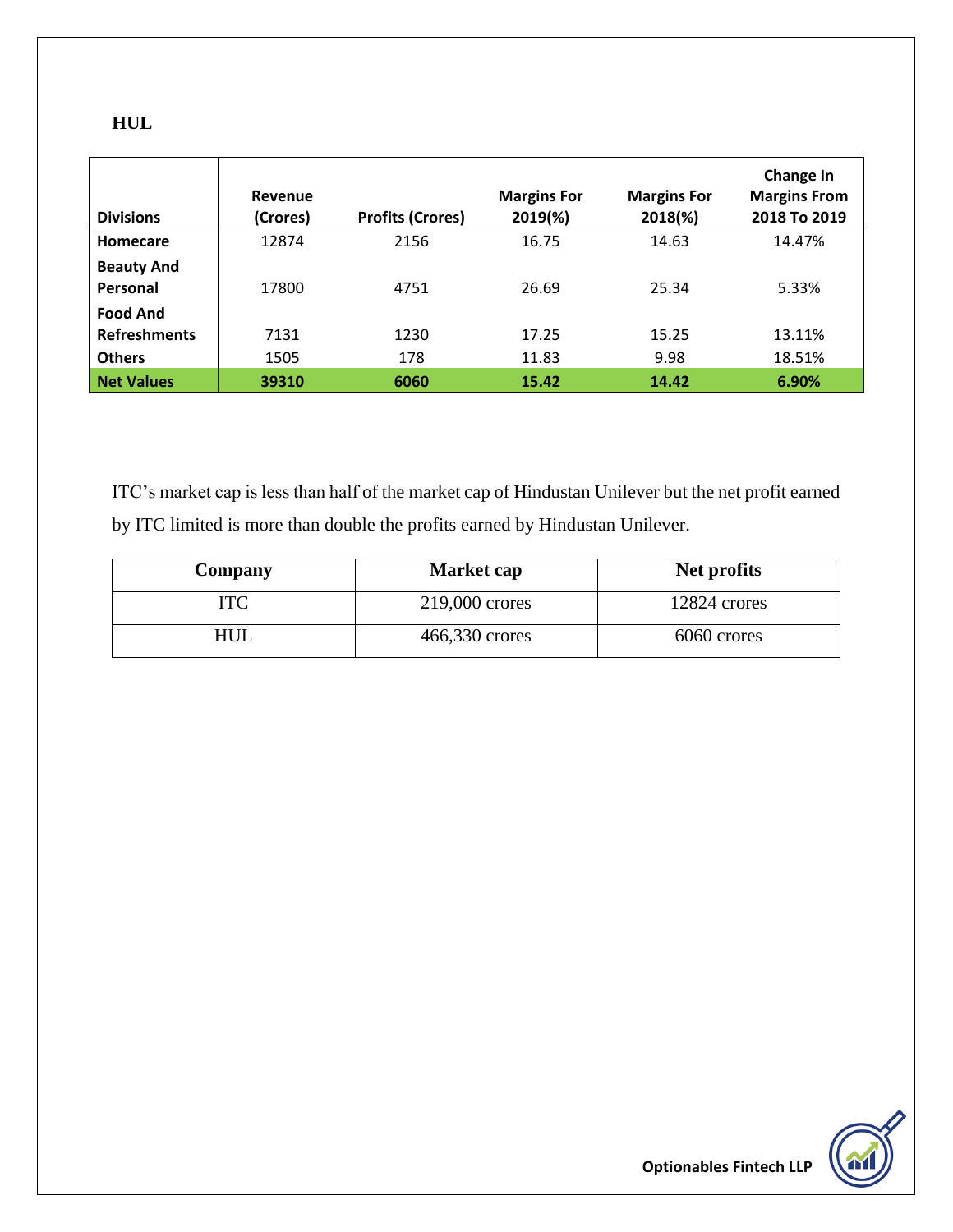# **VALUATIONS**

## **Current Situation:**

- Share Price: **₹**177.50
- Market Cap: **₹**2,19,000 Crore
- Total Shares Outstanding: 1225.86 Crore
- Dividend Yield: 3.30%
- Eps**: ₹**10.46
- Book Value: **₹**46.78
- PE Ratio (TTM): 16.96
- 1 Year Returns: **-42%**

## **Per Share Valuations:**

- Dividend Per Share: ₹5.75
- Free-Cashflow Per Share: ₹6.98
- Operating Cashflow Per Share: ₹9.60
- Price/Free-Cashflow Ratio: 25times
- Operating Revenue Per Share: ₹36.71
- Operating Profit Per Share: ₹14.25
- Current Investment Per Share: ₹10.20
- Non-Current Investment Per Share: ₹13.43

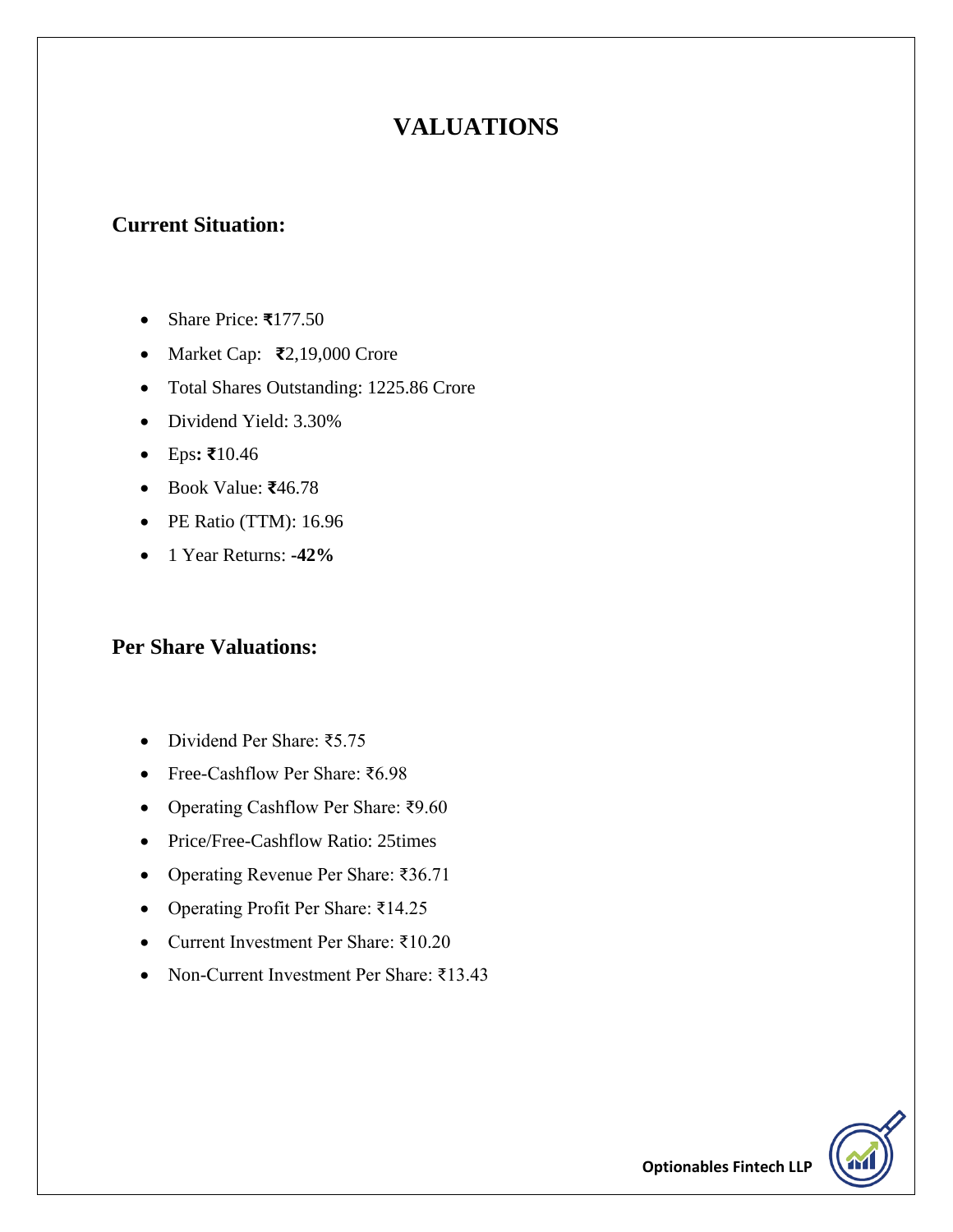#### **Other Valuation Parameters:**

- PBIDT Margin: 43.98%
- PBIT Margin: 41.06%
- PBT Margin: 40.99%
- Net Profit Margin: 26.04%
- Return On Equity: 21.50%
- Return On Assets: 17.85%
- Return On Capital Employed 30.70%
- Retain Earnings Ratio 49.60%

### **Valuation Matrix:**

- At 15X its net earnings of FY23 with a bottom line growth of 10%.
- At 6X its revenue of FY23 with a revenue growth of 8%
- At 25x its free cash flow of FY23 with a growth of 12%

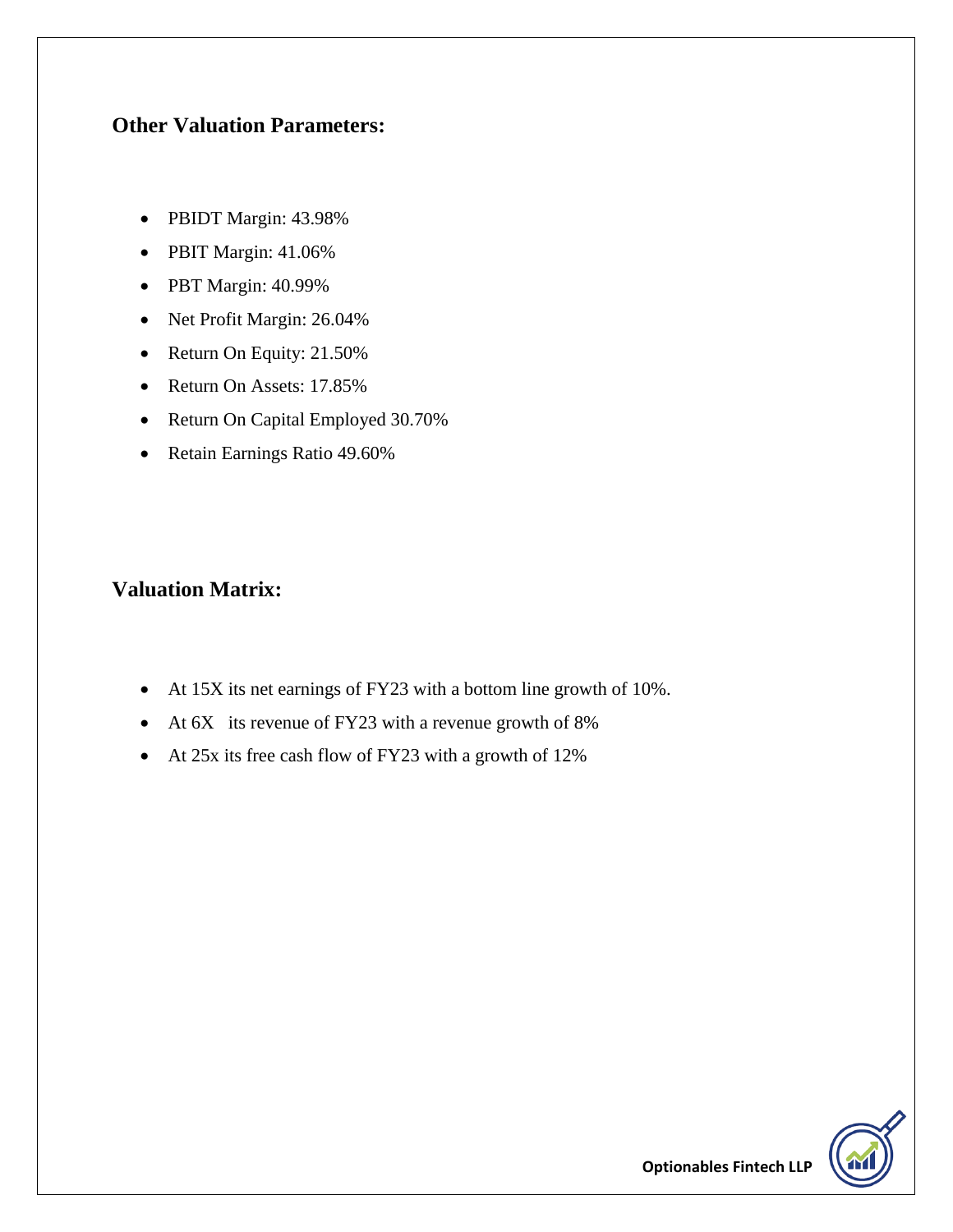## **TARGETS**

**Recommendation**: BUY CALL with a target of ₹300 (at **₹**308,000 crore Market Cap)

**Valuation**: Undervalued

**Current Market Price:** 181

**Time Horizon:** 3 Years

**Disclaimer:** This report is just an analysis of a listed company and I hereby confirm everything mentioned above to be true to my knowledge. Please contact your financial advisor before acting on the recommendation. The author or the website or anyone associated with it is not responsible for any loss incurred.